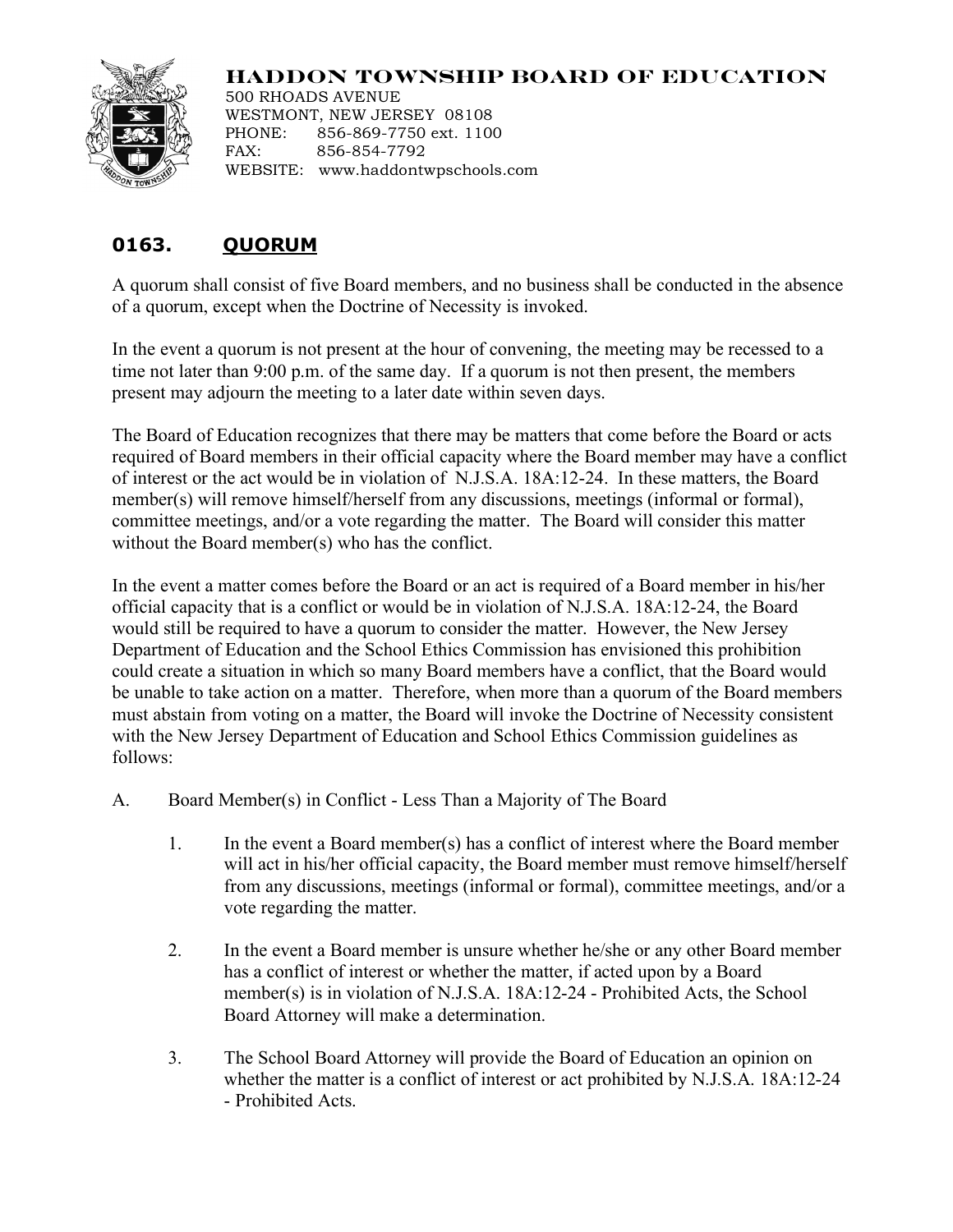- 4. If the Board member(s) believes he/she has a conflict of interest where he/she will act in his/her official capacity or if the School Board Attorney renders an opinion that the Board member has a conflict of interest where the Board member will act in his/her official capacity, the Board member will remove himself/herself from any discussions, meetings (informal or formal), committee meetings, and/or a vote regarding the matter.
- B. A Majority of Board Members in Conflict
	- 1. In the event:
		- a. A Board member(s) believes he/she has a conflict of interest where he/she will act in his/her official capacity; or
		- b. If the School Board Attorney renders an opinion that the a Board member(s) has a conflict of interest where the Board member will act in his/her official capacity; and
		- c. The number of Board members that have a conflict would make it so the Board would be unable to take action on the matter, then the Board may invoke the "Rule [or Doctrine] of Necessity." (Citing U.S. v. Will, 449 U.S. 200 (1980)).
- C. Rule [Or Doctrine] Of Necessity
	- 1. The Doctrine of Necessity may be invoked when more than a quorum of the Board must abstain from voting on a matter.
	- 2. There are three prerequisites necessary for a Board to invoke the Doctrine of Necessity:
		- a. The Board must be unable to act without the members in conflict taking part;
		- b. There must be a pressing need for action, i.e. the matter cannot be laid aside until another date; and
		- c. There can be no alternative forum that can grant the same relief. (Allen v. Toms River Regional Board of Education, 233 N.J. Super 651 (Law Division 1989).
	- 3. When the School Board Attorney advises the Board the Doctrine of Necessity must be invoked in order to obtain a quorum on a vote, the Board must announce that it is invoking the Doctrine.
		- a. The announcement must include the reason the Board must invoke the Doctrine of Necessity including stating the nature of each Board members conflict.